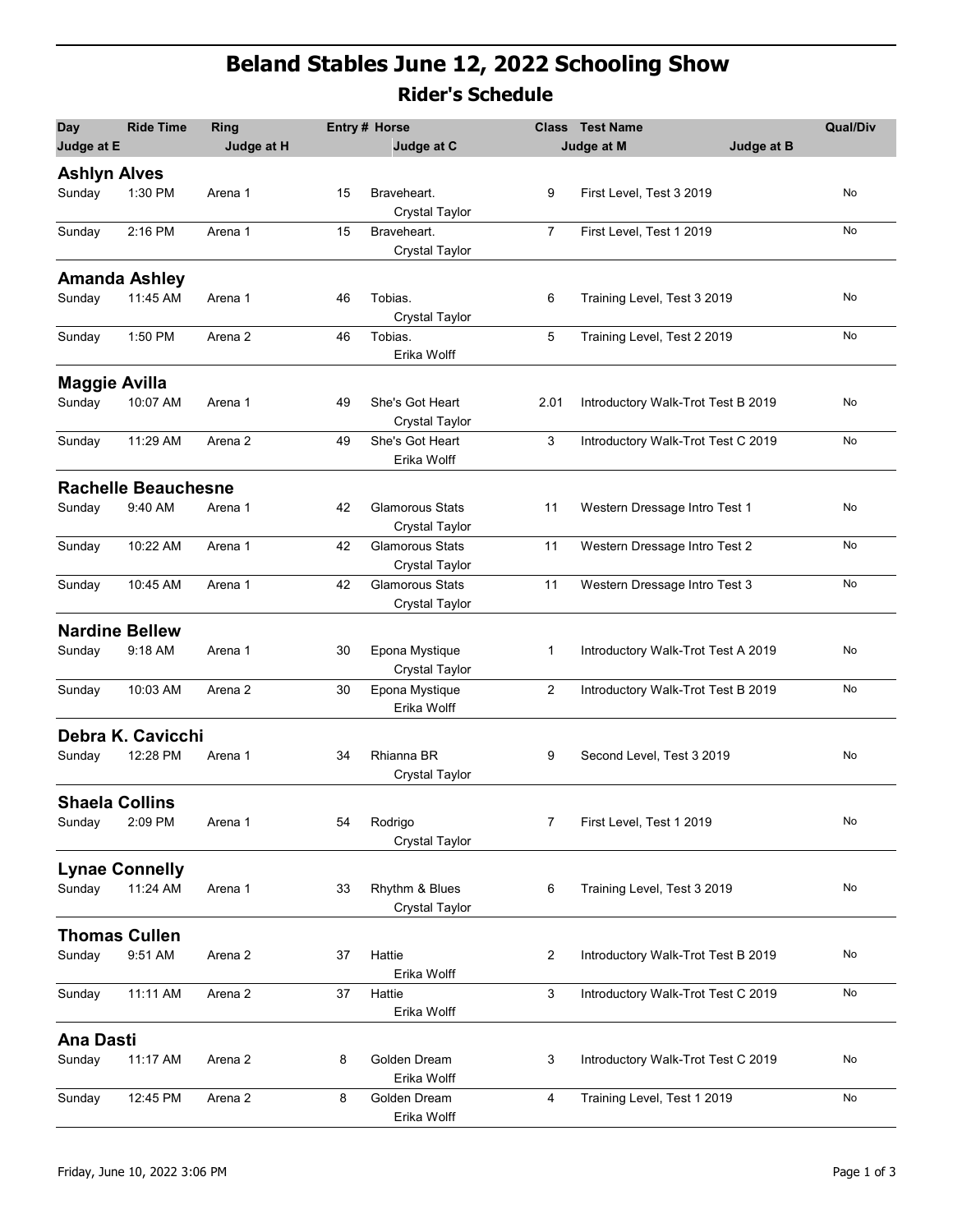| <b>Day</b><br>Judge at E | <b>Ride Time</b>            | Ring<br>Judge at H |    | <b>Entry# Horse</b><br>Judge at C             |                | Class Test Name<br>Judge at M      | Judge at B | <b>Qual/Div</b> |
|--------------------------|-----------------------------|--------------------|----|-----------------------------------------------|----------------|------------------------------------|------------|-----------------|
|                          | <b>Gabrielle Denoncourt</b> |                    |    |                                               |                |                                    |            |                 |
| Sunday                   | 10:01 AM                    | Arena 1            | 48 | I've Been Spotted<br>Crystal Taylor           | 2.01           | Introductory Walk-Trot Test B 2019 |            | No              |
| Sunday                   | 11:05 AM                    | Arena 2            | 48 | I've Been Spotted<br>Erika Wolff              | 3              | Introductory Walk-Trot Test C 2019 |            | No              |
| <b>Molly Duffley</b>     |                             |                    |    |                                               |                |                                    |            |                 |
| Sunday                   | 9:06 AM                     | Arena 1            | 32 | Prince.<br><b>Crystal Taylor</b>              | $\mathbf{1}$   | Introductory Walk-Trot Test A 2019 |            | No              |
| Sunday                   | 9:55 AM                     | Arena 1            | 32 | Prince.<br>Crystal Taylor                     | 2.01           | Introductory Walk-Trot Test B 2019 |            | No              |
| Sunday                   | 11:35 AM                    | Arena 2            | 32 | Prince.<br>Erika Wolff                        | 3              | Introductory Walk-Trot Test C 2019 |            | No              |
|                          | <b>Makenzie Gentile</b>     |                    |    |                                               |                |                                    |            |                 |
| Sunday                   | 9:24 AM                     | Arena 1            | 40 | Sterling Silver.<br><b>Crystal Taylor</b>     | -1             | Introductory Walk-Trot Test A 2019 |            | No              |
| Sunday                   | 10:13 AM                    | Arena 1            | 40 | Sterling Silver.<br>Crystal Taylor            | 2.01           | Introductory Walk-Trot Test B 2019 |            | No              |
| Sophia Hall              |                             |                    |    |                                               |                |                                    |            |                 |
| Sunday                   | 11:31 AM                    | Arena 1            | 27 | <b>Thirty Seven</b><br><b>Crystal Taylor</b>  | 6              | Training Level, Test 3 2019        |            | No              |
| Sunday                   | 1:35 PM                     | Arena 2            | 27 | <b>Thirty Seven</b><br>Erika Wolff            | $\sqrt{5}$     | Training Level, Test 2 2019        |            | No              |
| <b>Aubree Hurst</b>      |                             |                    |    |                                               |                |                                    |            |                 |
| Sunday                   | 11:59 AM                    | Arena 1            | 10 | Shiloh<br><b>Crystal Taylor</b>               | 6              | Training Level, Test 3 2019        |            | No              |
| Sunday                   | 1:13 PM                     | Arena 2            | 10 | Shiloh<br>Erika Wolff                         | 4              | Training Level, Test 1 2019        |            | No              |
| Sunday                   | 2:05 PM                     | Arena 2            | 10 | Shiloh<br>Erika Wolff                         | 5              | Training Level, Test 2 2019        |            | No              |
| <b>Elizabeth King</b>    |                             |                    |    |                                               |                |                                    |            |                 |
| Sunday                   | 9:00 AM                     | Arena 1            | 26 | Huckleberry Finn<br>Crystal Taylor            | $\mathbf 1$    | Introductory Walk-Trot Test A 2019 |            | No              |
| Sunday                   | 9:45 AM                     | Arena 2            | 26 | Huckleberry Finn<br>Erika Wolff               | $\overline{2}$ | Introductory Walk-Trot Test B 2019 |            | No              |
| <b>Maya Monahan</b>      |                             |                    |    |                                               |                |                                    |            |                 |
| Sunday                   | 12:20 PM                    | Arena 1            | 9  | Phoebe<br>Crystal Taylor                      | 9              | First Level, Test 3 2019           |            | No              |
| Sunday                   | 1:38 PM                     | Arena 1            | 9  | Phoebe<br>Crystal Taylor                      | 9              | Second Level, Test 1 2019          |            | No              |
|                          | <b>Mary Jane Murphy</b>     |                    |    |                                               |                |                                    |            |                 |
| Sunday                   | 11:17 AM                    | Arena 1            | 53 | Skipa Star Bar MCCue<br><b>Crystal Taylor</b> | 11             | Western Dressage Basic Test 3      |            | No              |
| <b>Lyllia Parrow</b>     |                             |                    |    |                                               |                |                                    |            |                 |
| Sunday                   | 11:38 AM                    | Arena 1            | 56 | Sweet Magic Moment<br><b>Crystal Taylor</b>   | 6              | Training Level, Test 3 2019        |            | No              |
| Sunday                   | 12:52 PM                    | Arena 2            | 56 | Sweet Magic Moment<br>Erika Wolff             | 4              | Training Level, Test 1 2019        |            | No              |
| Sunday                   | 1:42 PM                     | Arena 2            | 56 | Sweet Magic Moment<br>Erika Wolff             | 5              | Training Level, Test 2 2019        |            | No              |